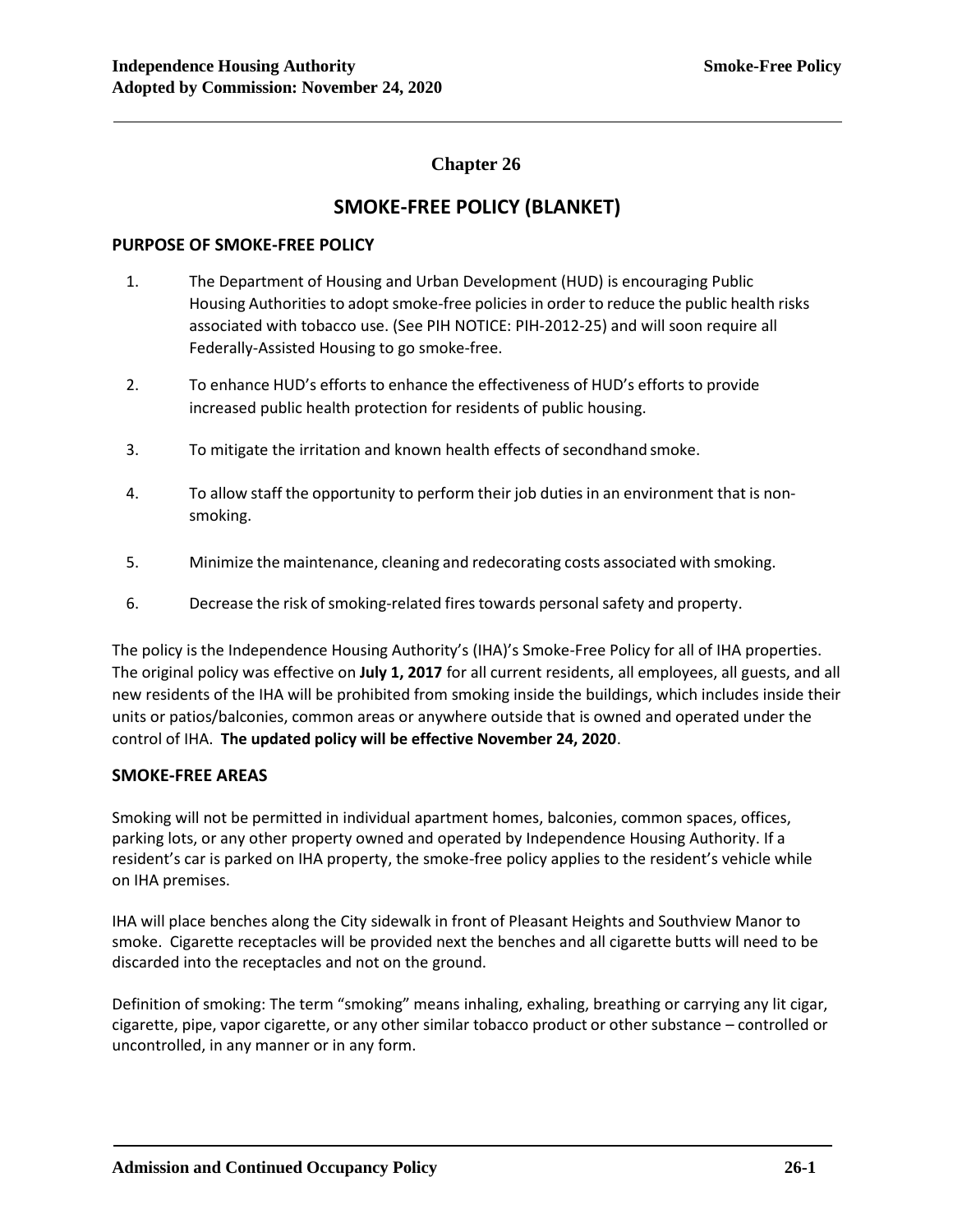- ❖ **Individual apartment homes** are defined as the interior and exterior spaces tied to a particular unit. This includes, but is not limited to, bedrooms, hallways, kitchens, bathrooms, patios, balconies and unit entryway areas.
- ❖ **Lands within the development** are defined as lands owned by or under the control of IHA and any other similar area of the property that is accessible to employees, residents, guests, or any other person.
- ❖ **NO Designated smoking shelters or areas except for the benches along the city sidewalk at the front of Pleasant Heights and Southview Manor. Hocker Heights has a city sidewalk that runs parallel to Truman Rd.** – Campus Wide Smoke-Free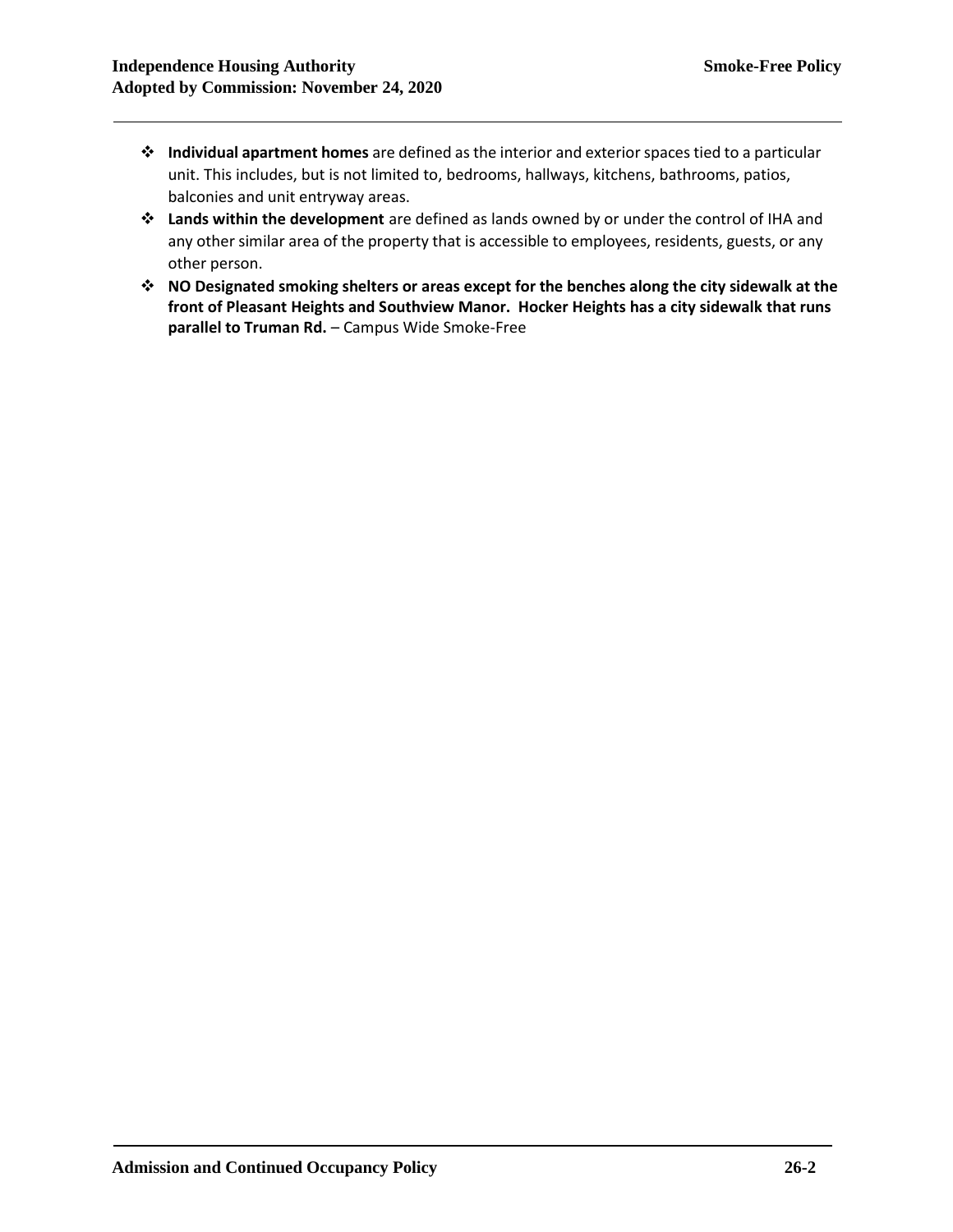## **THOSE AFFECTED BY SMOKE-FREE POLICY**

This policy applies to everyone including residents, guests, visitors, service personnel and IHA employees who visits, lives or works at IHA properties.

The new smoke-free policy **does not** mean that residents/employees will have to quit smoking in order to live and/or work at IHA properties/campus. The new policy will require no smoking on the IHA properties.

## **COMMUNITY AND RESIDENT MEETINGS**

Community and resident meetings will be conducted for each affected building and/or community. During these meetings, partnered with the Independence Health Department, discussions about policy options, tobacco cessation resources will be addressed. Opportunities to ask questions and provide comments or concerns will be available at all meetings.

### **PUBLIC FORUMS / PUBLIC HEARINGS**

A Public Forum with members from the Housing Authority and Health Department will be conducted throughout this process to discuss the benefits and obstacles to implementing smoke-free policies. Residents will be able to ask questions during these meetings and provide feedback onto the smoke-free policy. Once IHA is ready for the 30-day Public Comment period, residents will have the opportunity to give their testimony for or against the smoke-free policy.

IHA shall inform all current residents, new applicants on waiting lists, Housing Authority employees, contractors, and sub-contractors of this policy and all the above list is responsible for compliance with this policy.

All current residents will be given a copy of the Smoke-Free Policy. After review, the resident will be required to sign an acknowledgement of the policy and a copy will be placed in the resident's file.

All employees will be given a copy of the smoking policy. After review, the employee will be required to sign an acknowledgement of the policy and a copy will be placed into the employee's personnel file.

Although IHA prohibits smoking as noted above, there is no warranty or guarantee of any kind that units, grounds, office areas or common areas will be totally smoke-free. Enforcement of IHA's Smoke-Free Policy is a joint responsibility that requires the cooperation of residents, employees, and others in reporting incidents or suspected violations of smoking.

IHA will post "No Smoking" or "Smoke-Free Area" or similar signs at entrances and exits of administrative, office and multi-family buildings; in common areas; inside residential units and other practical places to facilitate enforcement and compliance with this policy.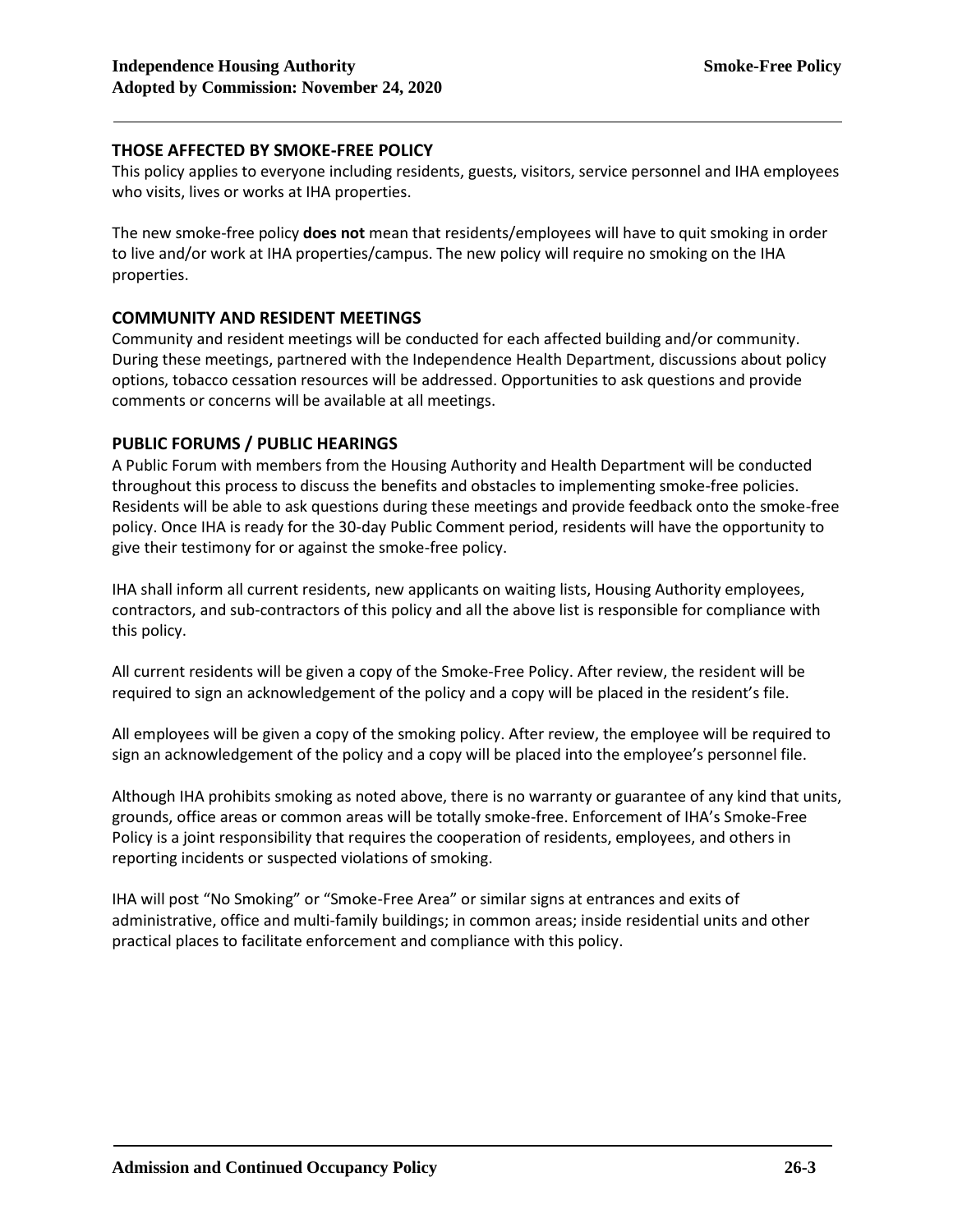## **CESSATION EDUCATION AND SUPPORTIVE SERVICES**

Smoking tobacco is an addictive behavior. The IHA, in implementing the smoke-free policies, will be persistent in our efforts to support smoking cessation programs for residents, adapting our efforts as needed to local conditions.

IHA will work with local social service providers to provide information on local smoking cessation resources and problems.

To assist all residents with the smoke-free policy transition and to accommodate resident interest in smoking cessation, IHA is committed to providing cessation education and outreach with the assistance and guidance of the Independence Health Department. Cessation education and outreach will begin prior to the implementation of the smoke-free policy and will be provided on a continuous basis to residents through site staff.

Several educational materials will be provided in pamphlet format, such as "The Health Consequences of Involuntary Exposure to Secondhand Smoke"; "Secondhand Tobacco Smoke and the Health of Your Family"; "Clean Your Home of Asthma Triggers"; "Going Smoke Free: Steps for Residents"; etc.

Program resources may include: the National Network of Tobacco Cessation Quitlines, 1-800-QUIT-NOW (1-800-784-8669) which connects users directly to their State quitline; the National Cancer Institute's websit[e www.smokefree.gov](http://www.smokefree.gov/) which provides tips on quitting tobacco use; The National Cancer Institute counselors who can be accessed by calling the toll-free number 1-877-44U-QUIT (1-877-448-7848). Hearing or speech-challenged individuals may access these numbers through TTY by calling 711 Relay Service; and the American Lung Association's Web page on State Tobacco Cessation Coverage [www.lungusa2.org/cessation2](http://www.lungusa2.org/cessation2) which provides information on cessation insurance programs.

#### **Violations of Smoke-Free Policy**

A resident household will be determined to be in violation of the smoke-free policies if:

- ❖ Staff witnesses a tenant, guest, or family member, service provider or other person smoking on IHA premises, which includes the individual apartment, common areas, parking lot, or any other area if IHA.
- ❖ Staff witnesses a lighted smoking product in an ashtray or other receptacle inside an IHA owned apartment or house.
- ❖ Damages to the interior of IHA owned property that are the result of burns caused by smoking products, including burns to tenant owned property.
- ❖ Evidence ofsmoking in a unitsuch as cigarette or othersmoking productsmells, smoke clogged filters, smoke film including smoke damage to walls.
- ❖ Repeated reports to staff of violations of this policy by third parties.
- ❖ Clogged plumbing caused by a smoking product or products.
- ❖ Evidence of ashes on any surface in a house or apartment owned by IHA.

Staff will enforce the smoke free policy according to the following procedures except when a violation causes a fire at IHA property. In this case, the resident will be evicted in conformance with the agency's One Strike Policy for Health and Safety.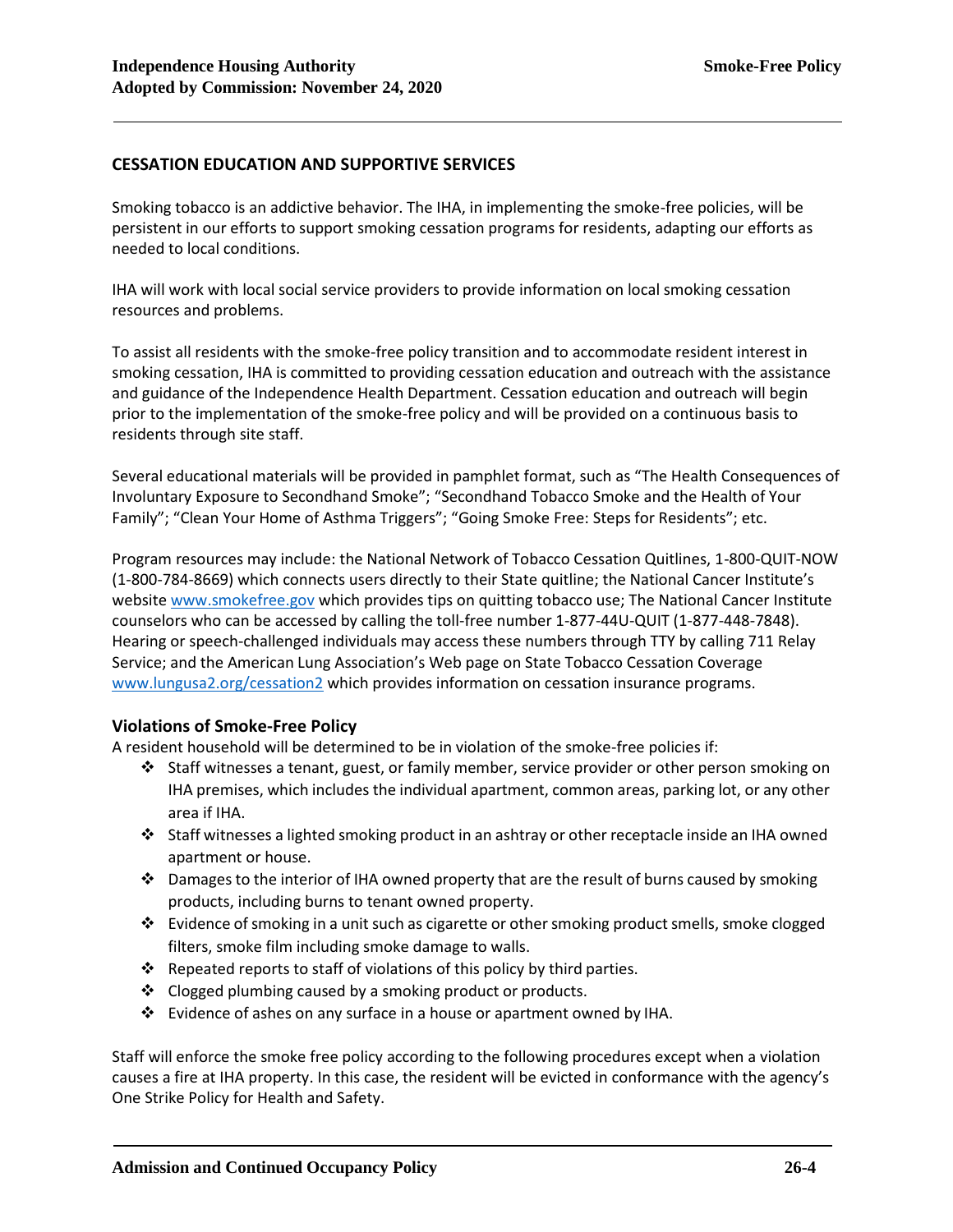## *Staff will follow a progressive course of lease enforcement actions in implementing the smoke-free policy:*

## **1 st Offense:**

Staff will send the resident a violation of the smoke-free policy, including a copy of the smoke-free policy and counsel them on the severity of smoking on IHA properties.

## **2 nd Offense:**

Staff will send the resident a second violation and the resident will be required to meet with the Executive Director over the 2<sup>nd</sup> violation and the Executive Director will explain to the resident that if they smoke on the property one more time and are caught doing it, then IHA will proceed with a 30 day Lease Termination notice.

## **3 rd Offense:**

Staff will send the resident a 30-day lease termination notice with a right to an Informal Hearing.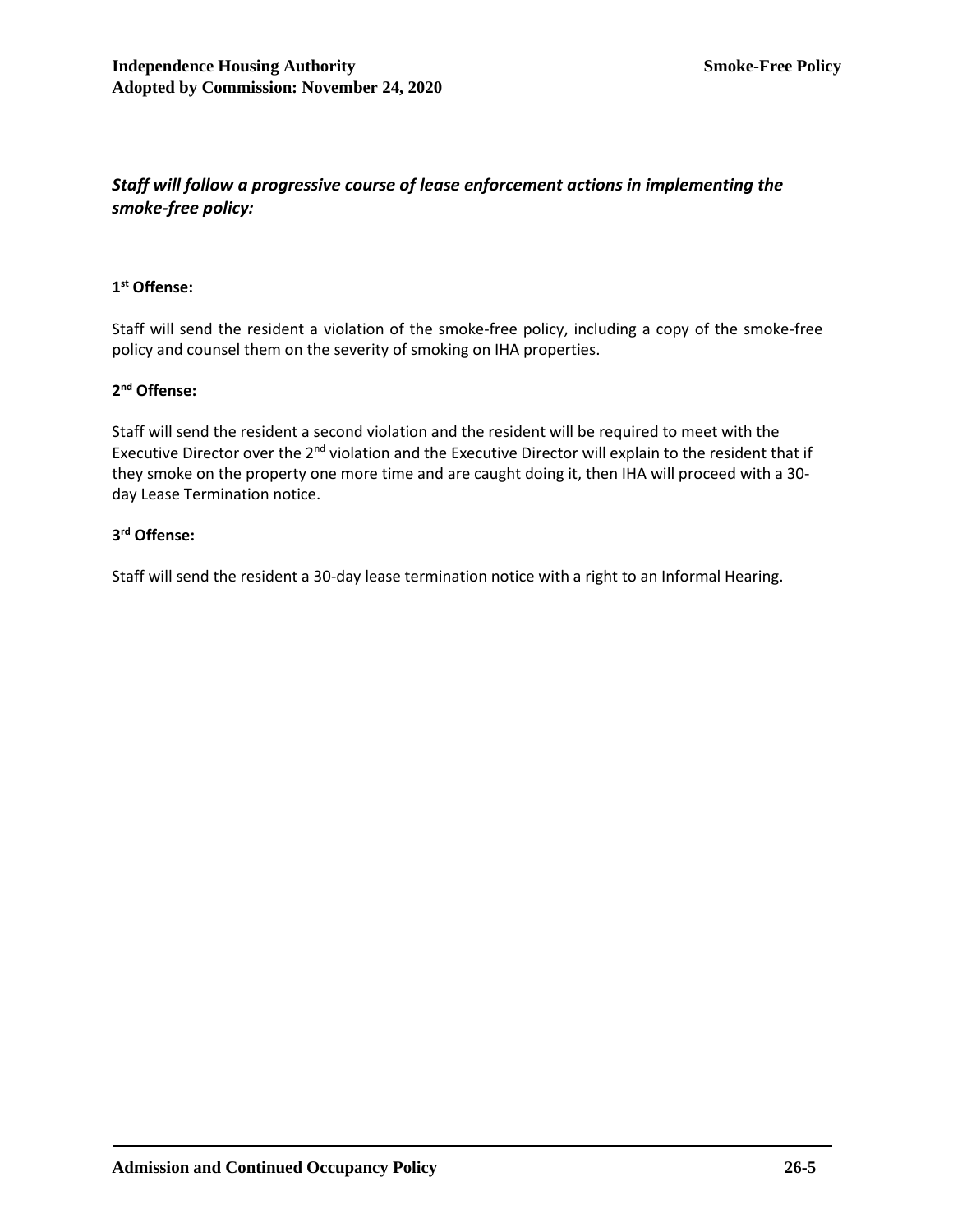## **SMOKE-FREE LEASE ADDENDUM**

Lease Addendum:

All of these terms and provisions appearing in Housing Authority's Smoke-Free Policy adopted (the Policy) are specifically made a part of the Dwelling Lease in force at the applicable property(ies) named in the Policy and are hereby agreed to by bothparties.

This provision applies to any and all persons entering a Housing Authority smoke-free property, under tenant's control including tenants and their guests and visitors, contractors, and employees.

- 1. Smoking is not to be permitted in individual units, common space, or anywhere else that the Housing Authority owns and operates after the effective date of the Smoke-Free Policy, unless otherwise specified. "Smoke" or "smoking" means the possession or use (carrying or smoking) of any kind of lighted pipe, cigar, cigarette, vapor cigarette, or any other lighted smoking equipment or tobacco product or other substance – controlled oruncontrolled.
- 2. This policy covers all IHA properties, grounds and buildings, including, but not limited to park areas, parking lots, vehicles, common areas, elevators, stairs, hallways, and resident units, both new and existing.
- 3. This policy applies to any and all persons entering the IHA properties including IHA residents, their guests and visitors, contractors and IHA employees.
- 4. "Individual units" are defined as the interior and exterior spaces tied to a particular multi-family or single family dwelling unit. This includes, but is not limited to, bedrooms, hallways, kitchens, bathrooms, patios, balconies, and unit entryway areas.
- 5. "Common spaces or areas" are defined as areas within the building interior and exterior that are open to the public, including but not limited to, entryways, community patios or balconies, roof terraces, lobbies, hallways, elevators, management offices, restrooms, community rooms, community kitchens, stairwells, sidewalks, parking lots and land within the developments; lands owned by and under the control of the Housing Authority and any other similar area of the property that is accessible to employees, residents and guests or any other person.
- 6. The Housing Authority shall inform current residents, new applicants on waiting lists, Housing Authority employees, contractors, and sub-contractors of this policy, all of whom are also responsible for compliance with this policy.
- 7. The Housing Authority will post "No Smoking" or "Smoke-Free Area" or similar signs at entrances and exits of administrative, office and multi-family buildings; in common areas; inside residential units and other practical places to facilitate enforcement and compliance with this policy.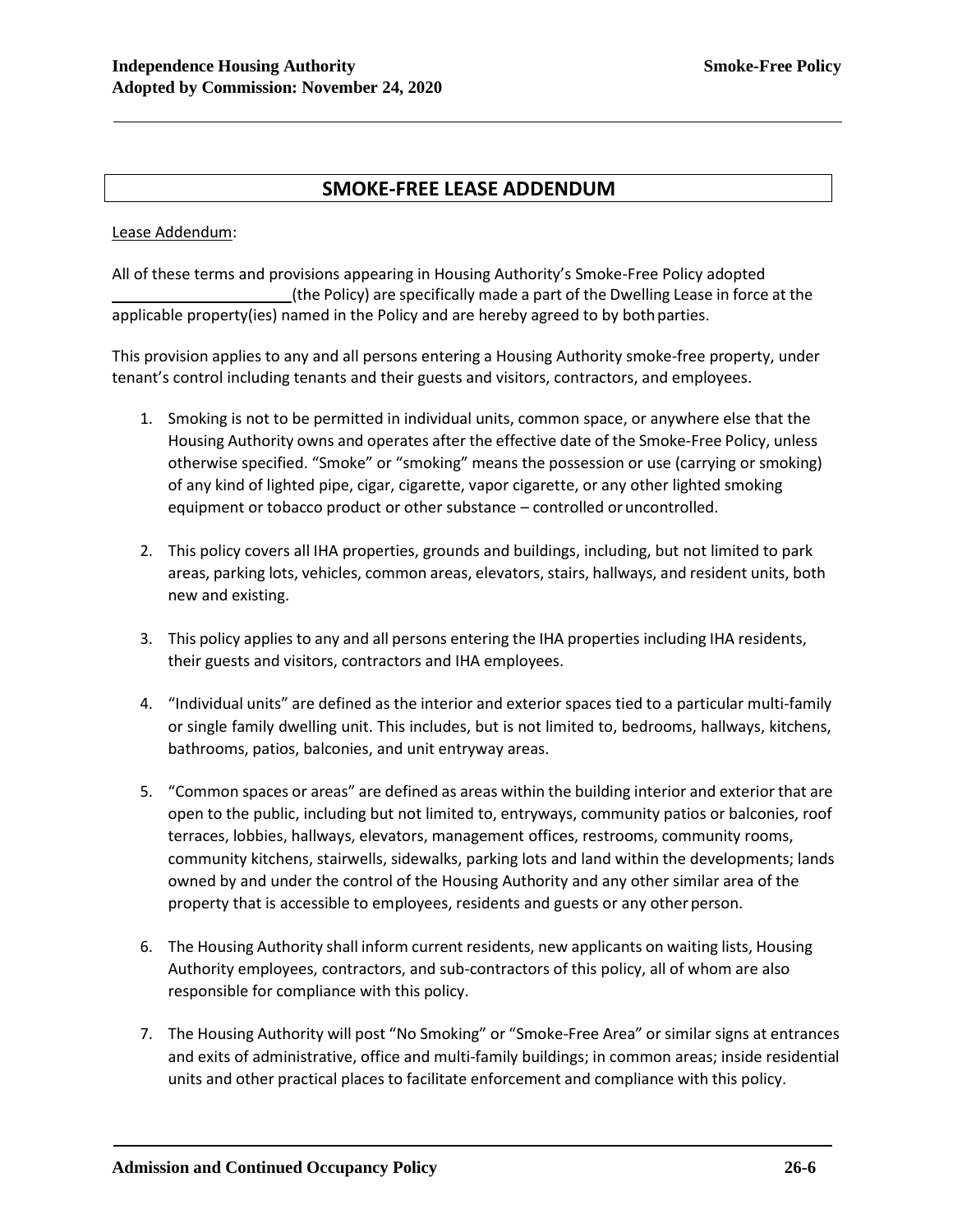- 8. All residents will be given a copy of the smoking policy. After review, the resident will be required to sign an acknowledgement of the policy. A copy of the acknowledgement will be placed in the resident file. Current residents will be required to sign an amendment to their lease incorporating the non-smoking policy. Leases for new residents will include the Smoke-Free Policy.
- 9. Although IHA prohibits smoking as noted above, there is no warranty or guaranty of any kind that units, grounds, office areas or common areas will be totally smoke free. Enforcement of IHA's Smoke-Free policy is a joint responsibility that requires the cooperation of residents, employees and others in reporting incidents or suspected violations of smoking.
- 10. Any resident with an approved exemption may not smoke in any unit other than their own. Any resident with an approved exemption must not allow anyone not on their lease to smoke in their unit at any time including guests and other residents.
- 11. Any deviations from the Smoke-Free Policy by any tenant, member of their household, or their guest will be considered a lease violation. A charge, designated on the Maintenance Charge List, may be charged to the tenant for each violation of the policy that occurs inside a building/unit/apartment.

## **RESIDENT RESPONSIBILITIES**

- ❖ It shall be the resident's responsibility to inform his/her household members, and guests of this Smoke-Free Policy and for ensuring compliance with the policy.
- $\cdot \cdot$  The resident shall prohibit smoking by his/her household members or guests while on the premises that would violate this policy.
- $♦$  Failure to comply or upon repeated violations to this policy and the lease provisions shall be cause for lease enforcement action up to and including termination of resident lease agreement.

## **EMPLOYEE RESPONSIBILITIES**

- ❖ It is the responsibility of every employee to be aware of IHA's Smoke-Free Policy and assist IHA in the enforcement of the policy.
- ❖ Employees shall prohibit smoking by anyone while on the premises that would violate the Policy.
- $\cdot \cdot$  Failure to comply or upon repeated violations of this policy shall be cause for disciplinary action up to and including termination of employment.